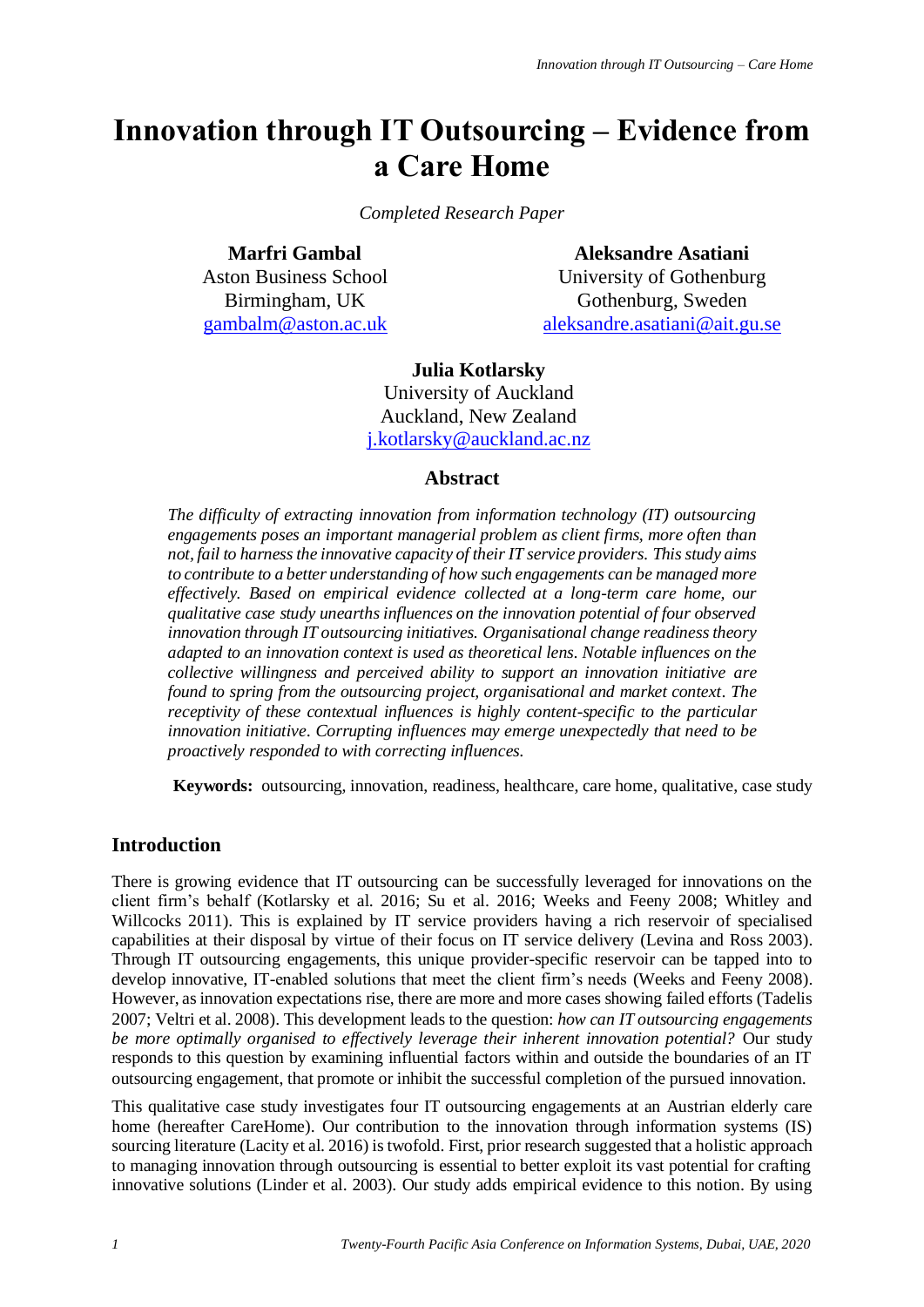organisational change readiness theory (Weiner 2009), adapted to the innovation context, as guiding theory, we are able to pinpoint how readiness is established in such engagements. We identify projectspecific, firm-specific and market-specific influences that shape the innovation readiness state of CareHome. The impacts of these influences on the readiness state are investigated, and underlying root causes that lead to these impacts. We argue this theoretical perspective offers a better way to assess inter- and intra-organisational influence linkages. Second, we show that the initial state of readiness for an innovation initiative is exposed to unpredictable negative, corrupting influences that may only emerge with the commencement of innovation activities, and require corrective action through projectspecific interventions. These observations may be relevant for client sourcing managers in particular, who are bounded by their limited experience in managing such complex engagements. Likewise, service provider practitioners may view such engagements from the client perspective, and devise action plans to mitigate similar corrupting influences that jeopardise the success of innovation initiatives.

#### **Theoretical Foundations**

#### *Innovation through Outsourcing*

Innovation through outsourcing research has been increasing in popularity, as reflected in the continuously growing number of theoretical and empirical studies (Gambal and Asatiani 2019; Lacity et al. 2016). The research showcases a wide spectrum of innovative solutions for a client firm, that are diverse both in their type and impact.

With type, we distinguish between the specific forms innovations take a shape of. Empirical research has examined a variety of innovative IT applications that were developed through IT outsourcing engagements, ranging from the introduction of new operating systems (Weeks and Feeny 2008) to custom digital platform solutions for human resource activities (Holweg and Pil 2012), social media marketing (Kotlarsky et al. 2016) and key banking functions (Su et al. 2016; Weigelt 2013), to new supply chain forecasting systems (Kotlarsky et al. 2016; Lacity and Willcocks 2013) and enterprise resource planning systems (Weeks and Feeny 2008).

With impact, we refer to an innovation's magnitude of transformation on the client firm's existing business structure. A categorisation in that respect is proposed by Weeks and Feeny (2008) which has found increasing resonance in the research community (Kotlarsky et al. 2016; Oshri et al. 2015, 2018). Weeks and Feeny (2008) differentiate between (a) IT operation innovations that involve technology changes but do not impact the client firm's business processes, (b) business process innovations, that change the way the client firm operates in some important ways, and (c) strategic innovations, that significantly enhance the client firm's product or service offerings for its existing target customers, or enables the client firm to enter new markets.

In light of this conceptual diversity, we discern some common characteristics of innovations pursued through IT outsourcing, including (i) their enablement by IT, (ii) their novelty to the client firm, but not necessarily to the service provider, (iii) usually higher levels of uncertainty, and (iv) a focus on solving immediate, rather than long-term business problems of the client firm. Our observed innovations, which are introduced in greater detail in a later section, reflect these characteristics.

Earlier research has investigated the multifaceted intricacies of innovation-focused IT outsourcing relationships from various angles. The compatibility of IT outsourcing with innovation has been debated intensively (Weeks and Feeny 2008). At the core of the debate lies the common observation that such business relationships would traditionally be set up for the purpose of realising cost savings (Su et al. 2016; Whitley and Willcocks 2011). Rethinking the IT outsourcing concept to cater to innovation thus raises questions pertaining to its yet largely unexplored requirements. Recent advancements (e.g. Su et al. 2016; Weeks and Feeny 2008; Whitley and Willcocks 2011) contributed to a deeper understanding by revealing a range of contextual factors that tend to enable or inhibit innovation. They were identified at the outsourcing project, organisational and at the market level. How these enablers and inhibitors actually influence the readiness to engage in innovation however remains unclear.

Prior studies suggest that, at the project level, the type of formal contract can have a key influence on an innovation potential of IT outsourcing engagement (Oshri et al. 2015; Sumo et al. 2016).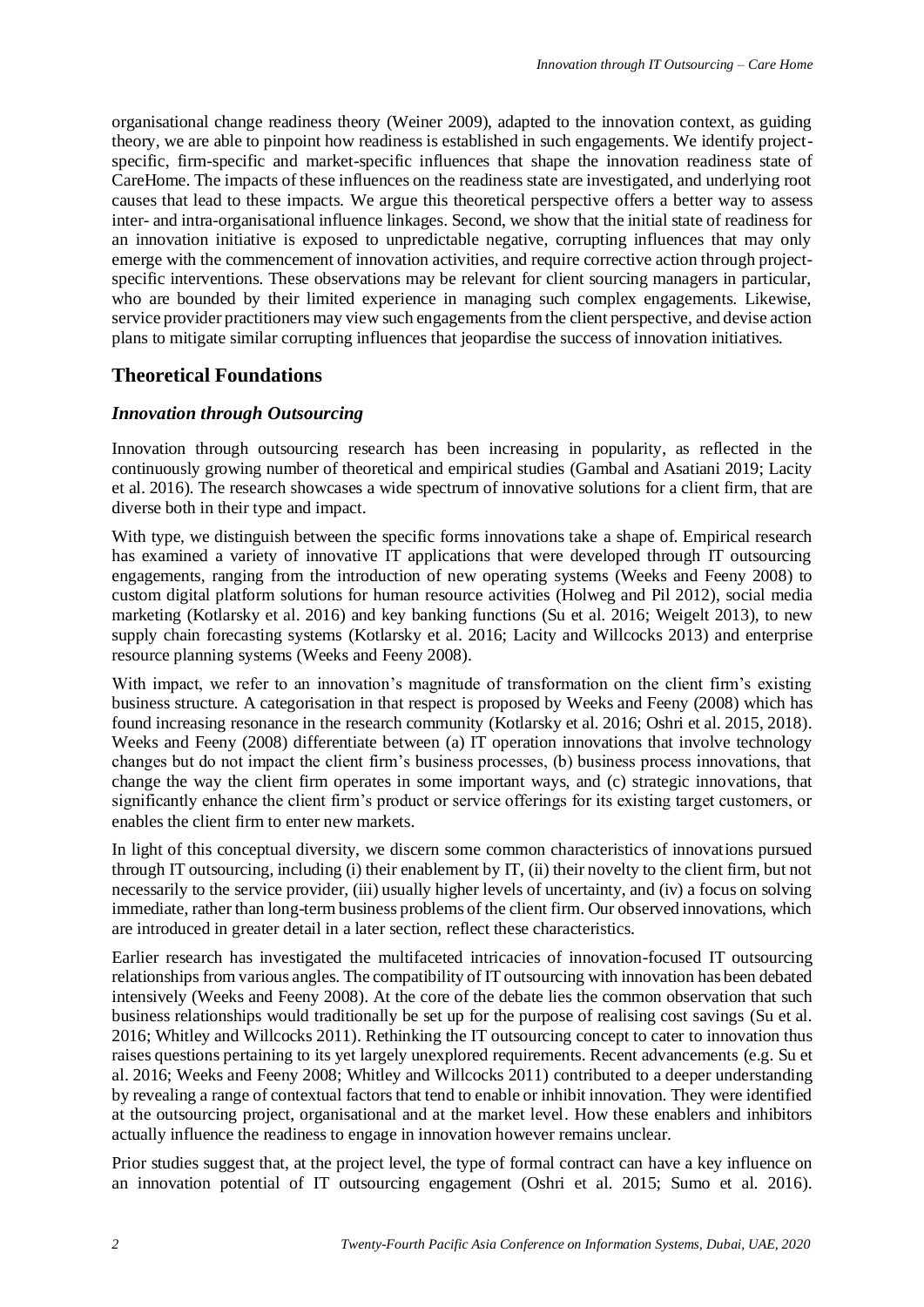Traditionally, desired efficiencies and associated costs are clearly specified upfront in fee-for-service contracts that are governed at an arm's length (Holweg and Pil 2012). A common finding in innovation through outsourcing research however indicates that more incomplete formal contracts give service providers the much needed autonomy to embark on greater risk-reward innovation initiatives (Aubert et al. 2015; Oshri et al. 2015; Sumo et al. 2016). The logic underlying this insight is that innovation itself is uncertain by nature; its outcomes are frequently unknown and therefore difficult to specify in advance (Miranda and Kavan 2005). It follows that more complete formal contracts and innovation are at odds with each other (Aubert et al. 2015; Kotlarsky et al. 2016). Innovation requires a high degree of flexibility, which a more complete formal contract restricts (Aubert et al. 2015; Miozzo and Grimshaw 2005). The role of relational governance is also highlighted, especially in form of trust, which is suggested to be beneficial when high for the mutual commitment to a common innovation objective (Goo et al. 2009). Further revealed project level enablers include the client firm acting as project leader to better steer the innovation initiative (Willcocks et al. 2011), and an extensive history of successful collaboration, which promotesinformal communication patterns about new business needs in particular (Oshri et al. 2018; Su and Levina 2011).

At the organisational level, the literature highlights that client firms cannot be passive recipients of innovation (Lacity and Willcocks 2013). In particular, internal leadership support has been emphasised on as an instrumental enabling factor at the client firm (Kedia and Lahiri 2007; Lacity and Willcocks 2013; Weeks and Feeny 2008; Willcocks et al. 2006), especially for facilitating the complex and interdependent activities which innovation initiatives entail (Mani et al. 2010). Besides leadership commitment, retaining IT capabilities at the client firm was identified as critical. Such capabilities help to understand which digital solutions are required to address existing business problems (Hoecht and Trott 2006; Oshri et al. 2018; Weeks and Feeny 2008). A notable consequence of poor IT capabilities is a reduced ability to identify potentially impactful innovations (Weeks and Feeny 2008) and increased tendency to be locked into a specific service provider's IT systems (Shi 2007). Excessive internal IT capabilities on the other hand not only cannibalise main activities of the service provider, but also stifle the innovation potential due to micro-management urges (Weeks and Feeny 2008).

At the market level, the continuous commoditisation of increasingly sophisticated IT services incites IT service providers to offer even more complex services and make even more client-specific investments, to grow and maintain client relationships (Manning et al. 2018). Recent research indicates that this market pressure greatly plays into the hands of the client firm, which can leverage its service provider's fear of competition for innovation (Lacity and Willcocks 2013). Here, the client firm may threaten to end the outsourcing engagement prematurely if it does not receive desired outcomes (Veltri et al. 2008). Such market conditions however were revealed to be a breeding ground for business risks that may jeopardise the innovation potential of IT outsourcing engagements. For one, IT service providers may be inclined to perform self-protective manoeuvres, by for instance not disclosing all the strides they have made in developing the innovation (Aubert et al. 2015). As a consequence, they may be more willing to steer innovation efforts towards outcomes that are more beneficial for them than for the client firm, or delivering the innovation but for a greatly escalated price (Aubert et al. 2015; Shi 2007). For another, IT service providers are independent market participants. Their own business objectives may thus naturally conflict with those of the client firm at the outset of the engagement, or gradually stray away from initially harmonised objectives (Miozzo et al. 2016; Miozzo and Grimshaw 2005).

#### *Change Readiness Theory*

For this study, we adopted organisational change readiness theory, adapted to the innovation context. Thistheory proposes that an organisation is more likely to successfully complete an innovation initiative when its organisational members, as a collective, perceive to be ready, that is, they are *willing* and believe to be *able* to adequately support the innovation initiative (Lokuge et al. 2019; Weiner 2009). Readiness theory acts as a helpful cognitive precursor to supportive or resistive behaviour of organisational members that may arise in reaction to a planned innovation initiative (Holt et al. 2007; Weiner 2009). In the context of this study, readiness for innovation theory allows us to explore innovation through IT outsourcing initiatives at an organisational level. In doing so, we are able to examine enabling and inhibiting influences prior research has identified from a holistic perspective.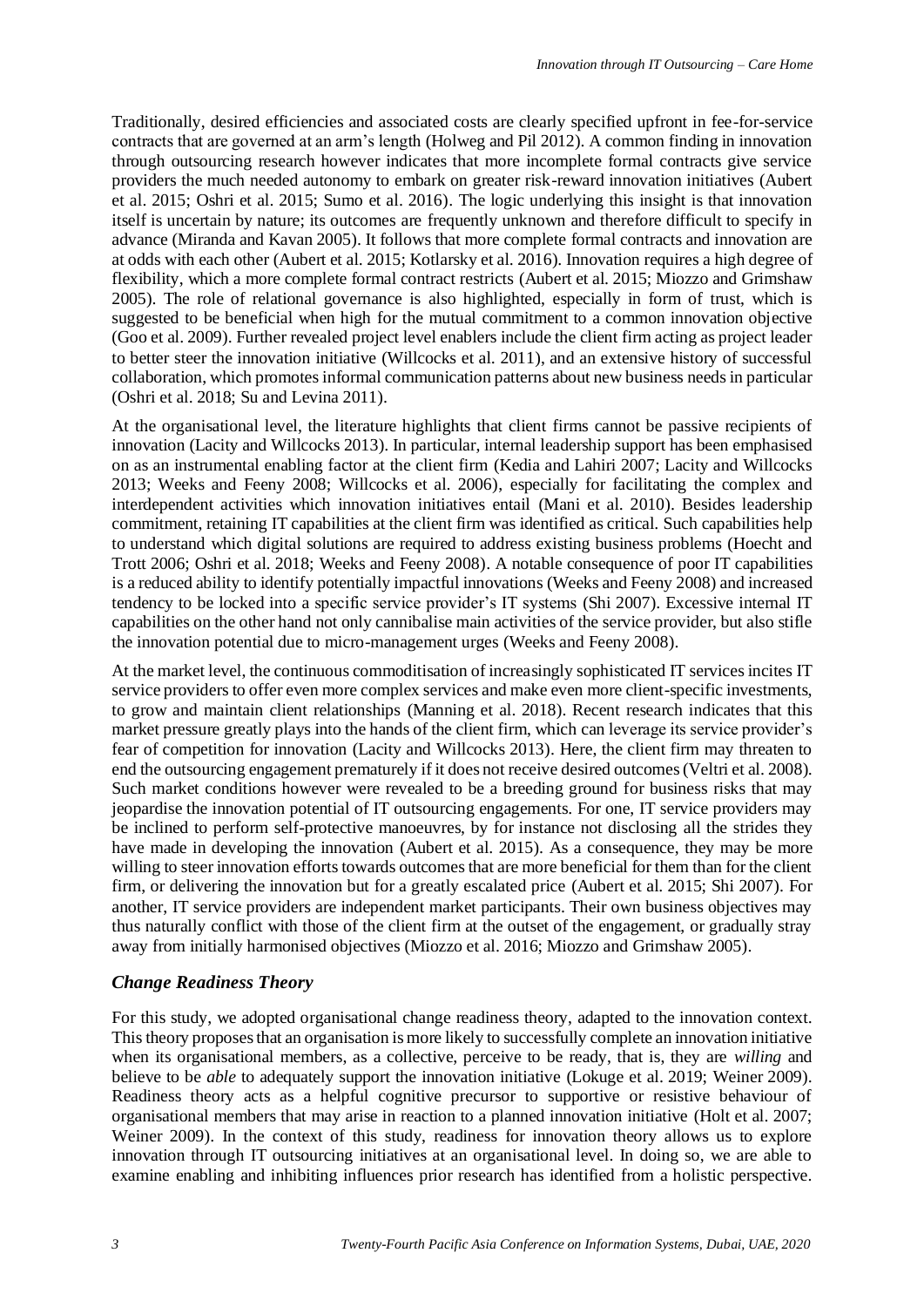This helps pinpoint which influences need to be prioritised, strengthened or neutralised to ensure that the client firm is sufficiently ready for innovation through IT outsourcing.

Recent research on readiness theory suggests that the complexity of organisational readiness for change can be approximated by examining two of its central facets, namely change commitment and change efficacy (Weiner 2009). Change commitment describes the organisational members' shared resolve to pursue the courses of action involved in change implementation, it thus principally reflects their willingness. Change efficacy refers to the organisational members' shared beliefs in their collective capabilities to organise and execute the courses of action involved in change implementation, in essence reflecting their perceived abilities (Holt and Vardaman 2013; Rafferty et al. 2013; Weiner 2009). Contextual factors flow into these two facets. They refer to cues in the broader environment that are not specific to a particular change initiative. Weiner (2009) did not discuss these extensively, but indicated that they may include the organisational culture, policies and procedures, past experience with change, the organisation's resource endowments in general and the overall organisational structure.

The key premise of the theory is that high organisational readiness for change is assumed to lead to more effective implementation efforts. The focus of change readiness research is on how this degree of high readiness can be established. Notably, outcomes may still fall short of expectations despite high readiness. Organisational members could have misjudged the benefits a change initiative may bring, or overestimate their implementation capabilities (Weiner 2009), or the very need for change the change initiative is supposed to address may turn out to be arbitrary (Armenakis et al. 2007).

The logic underlying change readiness theory, including Weiner's (2009) approach, has been transposed to an innovation context in prior empirical observations, resulting in the development of a relatively new branch of research focused on innovation readiness. Herein, organisational change initiatives are manifested in form of specific innovations which an organisation expects to implement. Recent research closely associated with our study adapts change readiness theory to digital innovation from an organisational perspective (Lokuge et al. 2019; Nylén and Holmström 2015), in a business services provider context (Tsou and Hsu 2015), and in a healthcare context (Johnston 2017). These studies demonstrate the usefulness of readiness theory in an innovation context. Accordingly, we apply this theory in an innovation through outsourcing context from the client's organisational perspective.

# **Methodology**

## *Research design*

This study is concerned with the effective organisation of IT outsourcing engagements for innovation initiatives, as perceived collectively by the organisational members of the client firm. We opted-in for an exploratory, qualitative case study (Yin 2014) as the phenomenon is deeply embedded in the client firm's existing organisational practices. In accordance with Yin's (2014) suggestions, the suitability of this approach is justified by pointing out its effectiveness in addressing our formulated 'how' research question, and in examining a contemporary phenomenon within its real-life context, especially when the boundaries between a phenomenon and context are not clear, and the researcher has little control over the phenomenon and context.

## *Empirical setting*

CareHome specialises in the provision of inter-disciplinary long-term care for the elderly, adults with dementia, and younger, chronically ill people. Counting more than 450 employees, CareHome offers assisted living facilities for 350 residents. It also features an in-home hospital to provide immediate medical support when necessary. CareHome is spearheaded by a large private, non-profit care institution that operates a chain of other care homes across the country.

To stay abreast of the latest technological developments in the long-term care sector, the parent care institution has set up a subsidiary that is structurally separate to its care home facilities in the early 2000s with a concentrated focus on research and the transfer of knowledge in the fields of geriatrics,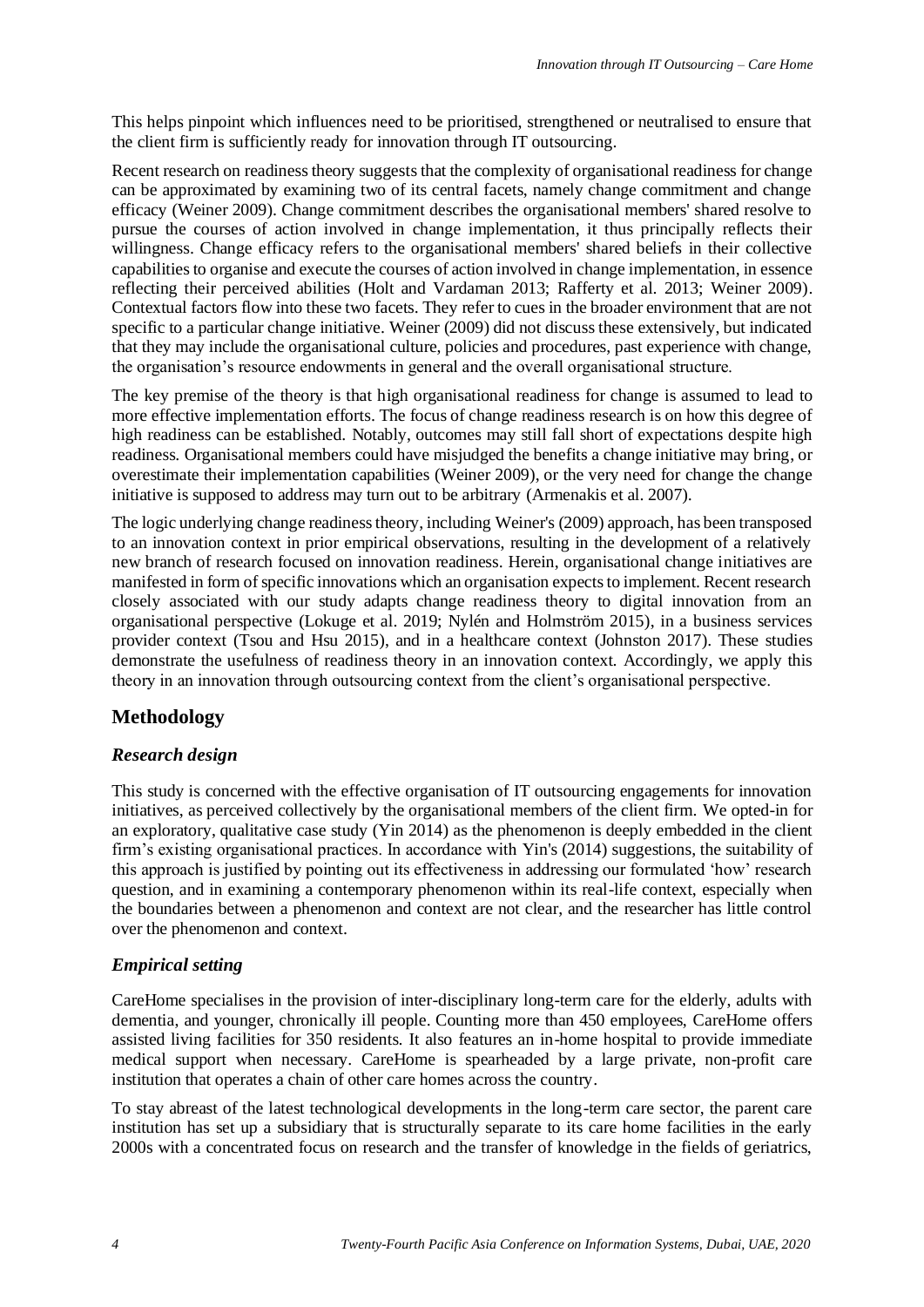gerontology and ambient assisted living. To allow for close collaboration with the CareHome's staff and residents, the headquarters of the subsidiary is located directly at the premises of CareHome.

The research subsidiary's ultimate raison d'être departs from that of a typical R&D department. It is not so much constituted by a pursuit to commercialise the technologies it develops, but rather by acting as a radar for the identification of high-potential innovations that could be useful for the CareHome. The research subsidiary therefore does not have the necessary funds at its disposal to afford substantial internal IT capabilities. External IT service providers thus play a pivotal role for the realisation of targeted innovations. The research subsidiary intends to develop innovative IT-enabled solutions for CareHome by tapping into innovative capabilities of IT outsourcing providers.

#### *Data collection and analysis*

Data was collected in May 2019 at CareHome and the research subsidiary via semi-structured interviews, which constitute the majority of the data, archival records and documentary information. The first author also had the opportunity to accompany one manager to an international conference on nursing where additional relevant data could be collected in the course of the conference proceedings.

The interviewees were told that the focus of the study was on understanding innovation initiatives undertaken through IT outsourcing engagements, wherein CareHome or research subsidiary currently acts or has recently acted as a client firm. Seven semi-structured interviews were conducted face-toface that lasted from 40 minutes to one hour. The interviewees all hold different senior positions in CareHome and/or research subsidiary and were involved in one or more innovation initiatives.

The analysis of data proceeded iteratively on four broad levels following Gioia et al.'s (2013) guiding principles. Prior studies in the IS sourcing domain implementing Gioia et al.'s (2013) techniques for the analysis of qualitative data have repeatedly highlighted the systematic and structured development of insights this approach enables, particularly when the dataset is disordered and voluminous (Gozman and Willcocks 2019; Klus et al. 2019). By an iterative process of reviewing data segments, the cluster of information could be broken down into 54 themes. In the course of this analytical step, similarities and differences were identified, which led to the development of 19 germane categories. We then examined the analysed data from a more abstract, theoretical perspective to identify a set of concepts that could explain the multi-faceted phenomenon under study. This allowed us to develop five aggregate dimensions of influences, which we weaved together in an inductive model presented in the discussion.

## **Overview of the observed Innovation through IT Outsourcing Initiatives**

The advent of digital technologies opens the door to new opportunities that may not only increase the efficiency and quality of services the CareHome's staff delivers on a daily basis, but also to innovative quality-of-life improvements on the residents' behalf. The innovation initiatives this study examines feature four sophisticated, innovations developed through IT outsourcing (presented in Table 1).

| Label | <b>Initiative</b>                                                                                        | <b>Purpose</b>                                                                                                                                                                                                                                                | <b>Overview</b>                                                                                                                                                                                                                                                                                                                                                     |
|-------|----------------------------------------------------------------------------------------------------------|---------------------------------------------------------------------------------------------------------------------------------------------------------------------------------------------------------------------------------------------------------------|---------------------------------------------------------------------------------------------------------------------------------------------------------------------------------------------------------------------------------------------------------------------------------------------------------------------------------------------------------------------|
| (#1)  | Custom<br>functionalities<br>for the internal<br>electronic<br>nursing<br>documentation<br>system (eNDS) | Bundle of staff-centric digital<br>solutions intended to accelerate<br>and enable a more accurate<br>nursing documentation process<br>and closely related activities,<br>such as care planning, patient<br>transport and patient relocation<br>documentation. | This is a CareHome-led initiative. The<br>transition from a paper-based documen-<br>tation system to the eNDS in 2009 ena-<br>bled the development of additional<br>connected solutions. The eNDS has<br>since grown into a complex IS to cover<br>CareHome's planning and documen-<br>tation activities in the areas of care,<br>medicine, therapy and accounting. |

|  |  |  |  | Table 1. Overview of observed innovation through IT outsourcing initiatives |
|--|--|--|--|-----------------------------------------------------------------------------|
|  |  |  |  |                                                                             |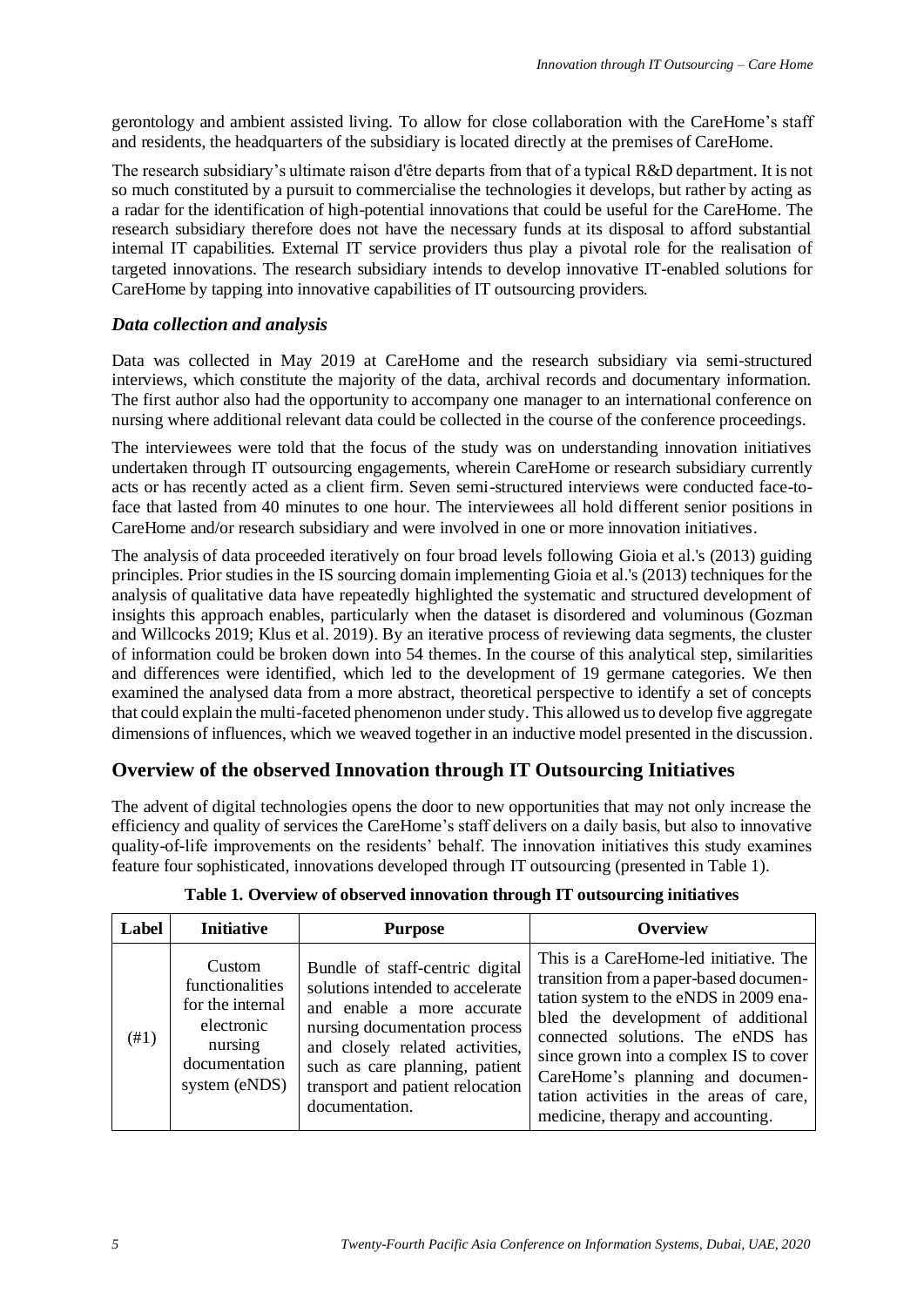| (#2) | Smart compass<br>navigation<br>device        | A mobility assistant in form of<br>a smart compass developed for<br>people suffering from early-<br>stage dementia who might get<br>lost when going outdoors. The<br>pocket-sized device is sup-<br>posed to guide them back to a<br>prespecified address.                                                                                                                              | This initiative involved the care institu-<br>tion's research subsidiary as evaluator<br>and CareHome as potential consumer.<br>It was fraught with managerial chal-<br>lenges, including unrealistic user sce-<br>narios, as well as diverging outsourcing<br>partner interests and an inadequate out-<br>sourcing governance regime. The initi-<br>ative was led by an external university<br>and completed between 2016 and 2018<br>with the development of a smart<br>compass device. The device was neither<br>adopted in the CareHome nor brought<br>to private consumers. |
|------|----------------------------------------------|-----------------------------------------------------------------------------------------------------------------------------------------------------------------------------------------------------------------------------------------------------------------------------------------------------------------------------------------------------------------------------------------|----------------------------------------------------------------------------------------------------------------------------------------------------------------------------------------------------------------------------------------------------------------------------------------------------------------------------------------------------------------------------------------------------------------------------------------------------------------------------------------------------------------------------------------------------------------------------------|
| (#3) | Mobile robot<br>assistant                    | An autonomous robot which<br>roams around the care home's<br>ground floor by learning about<br>its environment. There, it regu-<br>accompanied walking-<br>larly<br>based therapy groups, navi-<br>gated visitors to conference<br>rooms, and provided general<br>information on demand via its<br>back-mounted tablet.                                                                 | This initiative similarly involved the<br>research subsidiary as evaluator and<br>CareHome as potential consumer. It<br>was part of a Europe-wide, university-<br>led initiative with a focus on gaining<br>new technological insights, rather than<br>on developing a ready-to-use robot for<br>the mass market. The initiative was<br>completed between 2013 and 2017 after<br>which the deployed robot was retired.                                                                                                                                                           |
| (#4) | Virtual reality<br>(VR) journey<br>simulator | This innovation is intended for<br>therapeutic purposes. It should<br>allow residents to visit a virtual<br>environment of their choosing,<br>such as a popular travel destina-<br>tion, unspoilt landscapes or<br>everyday sceneries. By sharing<br>their experiences with a thera-<br>pist in real-time, negative feel-<br>ings like loneliness and bore-<br>dom should be mitigated. | This is the newest, yet to be completed<br>initiative, launched 2018, and involving<br>the research subsidiary as project leader<br>and CareHome as potential user. A<br>custom software is in development that<br>should allow the therapist to view what<br>the user sees through the VR headset on<br>an external display. It should further<br>allow the therapist to navigate through<br>the virtual world by interacting with<br>virtual features on the user's behalf.                                                                                                    |

## **Research findings**

Our research findings unveil a multifaceted picture of organisational readiness for an innovation through IT outsourcing initiative. We capture a holistic perspective of contextual factors (a) within the immediate environment of the particular outsourcing project, (b) within the organisational environment of CareHome and (c) within the external market environment, that influence the organisational members' collective willingness and perceived ability to complete an innovation initiative.

## *Project Context Influences*

Our observations shine a new light on characteristics of IT outsourcing engagements leveraged for innovation. Specifically, we point to four central influences stemming from the outsourcing project context that shape collective beliefs about the potential benefits of an innovation initiative, and perceptions about associated implementation capabilities. They include objective-based, experiencebased, governance-based and role-based influences.

*Objective-based influences* focus on the content of an initiative. The targeted innovation objectives are found to be influential on collective willingness and ability judgements in the dimensions of impact and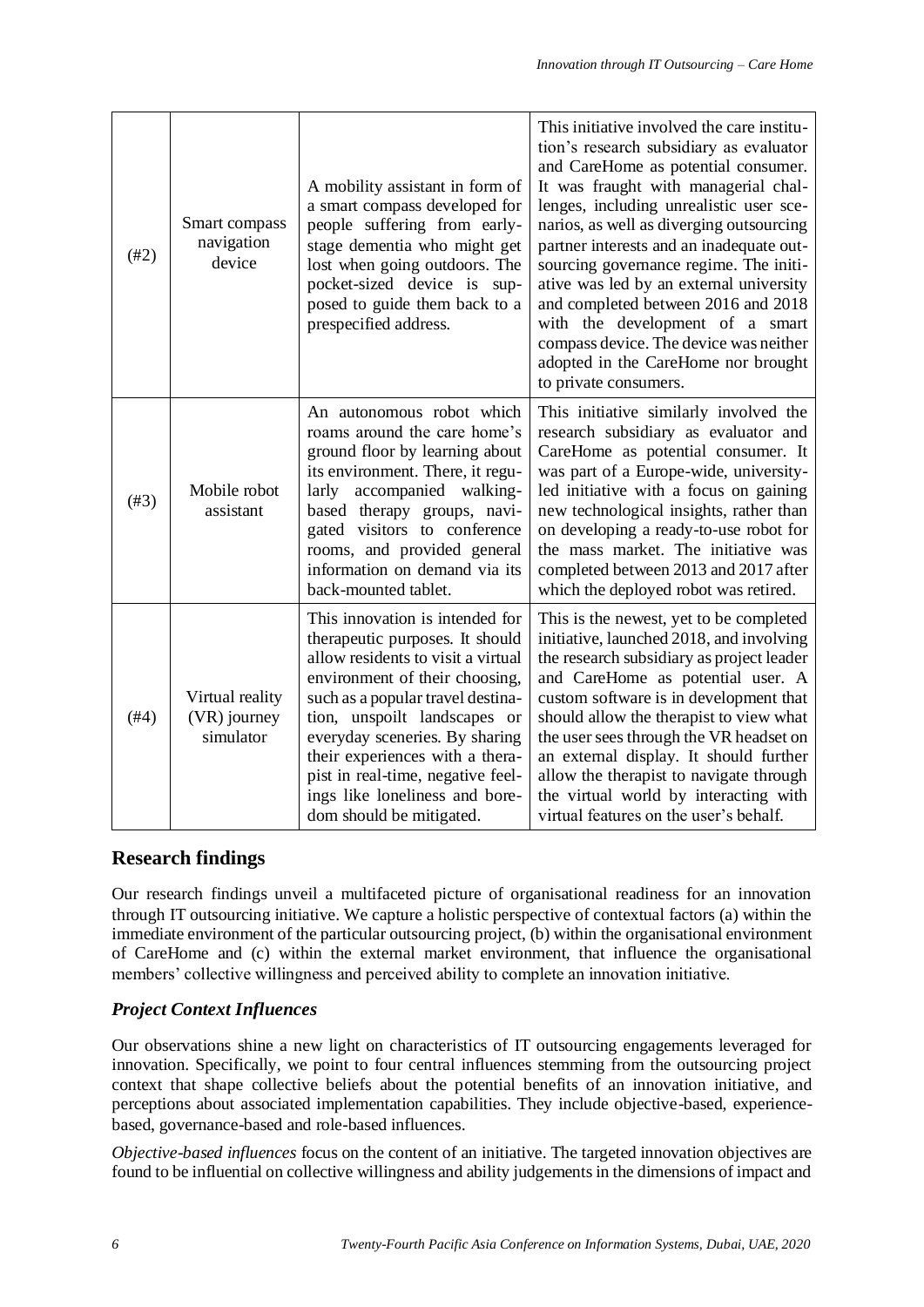level of complexity. The low impact associated with custom functionalities for the eNDS is viewed with ambivalence. On the one hand, small but predictable solutions are associated with high specificity and believed to require only little user training. On the other, the integration of these solutions into the complex eNDS is very demanding. This raises concerns about realised benefits compared to the costs and effort. The research subsidiary's smart compass and mobile robot initiatives tell a similar story. Even though they are associated with a greater impact on CareHome, their benefits upon a potential introduction are perceived to be minimal. Only the VR initiative is found to be associated with high shared willingness and ability. Its immediate relevance for CareHome and its intended purposes are seen as beneficial, yet without notable downsides.

IT outsourcing was seen as important in relation to technical complexity. With the transfer of IT-related activities in all observed initiatives, the critical question of whether the solution can be created with the given IT capabilities becomes the responsibility of a service provider. Thus, efforts can be focused on managerial and evaluative aspects of an innovation initiative.

*Experience-based influences* derive from prior histories of collaboration with a service provider. In the eNDS engagement, a long-standing partnership has been established based on the legacy of exclusivity and a common strategic orientation. Two faces of exclusivity are recognised. First, CareHome values the appeal of new initiatives for its closed eNDS, especially from an operational perspective. A key benefit is increased efficiency, because documentation processes can be digitally recorded in one information system. A significant drawback is posed by the inevitable lock-in situation that would only be reinforced with the continued introduction of custom solutions. As for the common strategic orientation towards innovation, a business relationship has been cultivated wherein CareHome is willing to actively involve itself in innovation activities rather than act as a passive recipient. It does so by capitalising on its access to its staff, the eNDS's main users.

The research subsidiary adopts a cautious mentality. It intends to curb the initial euphoria of the engaged with service providers. A downside of this approach is a blinkered view of available options in relation to an innovation initiative's potential. A research subsidiary manager states in relation to VR project:

*'Here one could also add videos and there one could add sounds, and there one could simulate life experiences where one would join a birthday party, and, and, and.' I mean, sure, those are all good ideas, but we tend to say: 'But let's first stick with the simple things and ensure that they function. If those function, then we can still create new additions.'*

*Governance-based influences* describe beliefs surrounding the formal governance regime and the informal governance structure. We find that the contract was viewed as a formal necessity in all four observed initiatives, largely perceived as a reference point for the collaboration. Hence, instead of fixing desired outcomes and restricting outputs to specific obligations, CareHome and the research subsidiary favour a certain degree of incompleteness in their contracts. This is perceived to give their outsourcing partners enough room to perform undocumented minor adjustments whenever needed.

Flexibility of the contract regarding the anticipated innovation implies the presence of trust. Even in the smart compass, robot and VR initiative, the outsourcing partners, unbeknownst to the research subsidiary, would not be contractually tied down. The long-standing eNDS engagement reveals a noticeable benefit of high and sustained trust, as the focus of the engagement shifted from initial uncertainty with respect to the service provider's domain expertise and innovative capacity, to the speed with which the service provider is perceived to actually be able to deliver innovative solutions. As one eNDS project manager notes:

*When we need something that has not been defined in the contract then it parallels the idea of telling a heating engineer: 'I need a new boiler.' He will do it happily because it is part of his core business. With our service provider, the question rather is with what speed they can meet our requests, because they naturally have many other projects.*

The remuneration model presents another considerable influence according to prior literature (Lacity and Willcocks 2013). The eNDS engagement features a traditional fixed-price model with hourly rates. The absence of formal additional financial incentives for innovative solutions is said to be trivial for the ability to innovate. It is expected that the service provider is naturally inclined to increase its scope of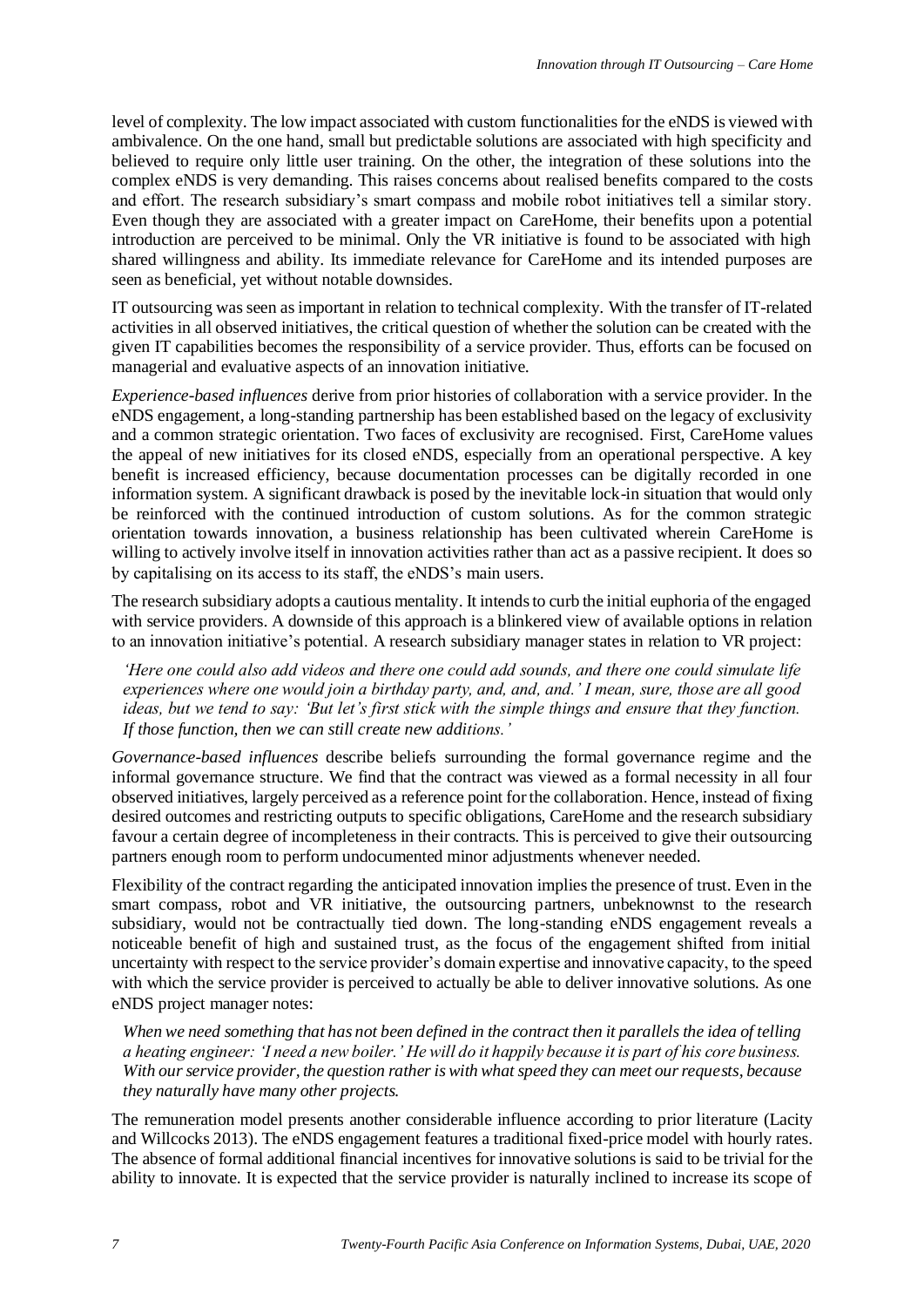work. In the research subsidiary's projects this ability-related belief is shared. The partners divide incoming funding among themselves. No additional financial incentives are offered.

*Role-based influences* refer to the self-perceived roles that CareHome and the research subsidiary believes to play in the innovation initiatives, and construed images of their outsourcing partners. Prior successes with the service provider in terms of expanding the eNDS, together with CareHome's selfperception as a development partner, propel CareHome's willingness to proactively support innovation activities. The research subsidiary construes a similar image of its partners and itself as development partners, but only engages in innovation initiatives that aim to support care activities, rather than in ones with an ulterior motive of workforce reduction or other forms of cost-cutting measures.

#### *Organisational Context Influences*

Organisational context influences refer to cues in CareHome's internal organisational environment that shape collective beliefs about the necessity of a particular innovation initiative and the perceived ability to successfully complete related activities. Here, we found three main areas of influence, namely CareHome's leadership, the nursing staff as a targeted user group and the organisational structure.

*Leadership-based influences* relate to CareHome's executive support for the innovation initiatives. CareHome's executive leadership is strongly interested in supporting digital solutions that are perceived to improve the efficiency of easily automatable care activities. To this end, the eNDS is perceived as an exemplary information system. Associated initiatives are thus greatly appreciated and contribute to a greater shared willingness. The executives however show a more reluctant attitude towards initiatives that promise an extensive impact on CareHome's core business. The touted value proposition of such solutions is mostly met with doubt. One executive argues on strategy fit more transformational digital innovation initiatives:

*As of yet, I don't see it, because the work centres on the provision of meals, incontinence care, prescription of medicine, describing vital states, playing cards, reading out the newspaper, taking them [residents] for a walk, celebrate birthdays together, taking away the fear that emerges with dementia – to calm these people down. All these areas are not easy to solve with technologies.*

While the CareHome's leaders define innovation as one key priority, they emphasise the provision of care services being the core mission. A notable tension surfaces as more digitally advanced initiatives increasingly drive a wedge between these complementary foci. Operating in the long-term care domain is perceived as a restriction that hinders the leadership to branch out and commit more extensively to innovation initiatives. At the same time, the executives argued to have little interest in being among the first movers to unite digital innovations with care-related activities.

Development of digital strategy is perceived as an inevitable necessity. Yet, the leadership finds it difficult to anticipate the best strategy to yield the most effective digital solutions to support CareHome's core business areas. This results in the shared willingness to mainly support those initiatives that create an immediate tangible value for CareHome.

*User-based (staff) influences* highlight the unique peculiarities of the care domain from the nursing staff perspective. Our findings indicate the importance of user expectations and requirements. We differ between nurses and residents as target user groups. The eNDS and its custom functionalities are mostly tailored to staff needs.

Nursing staff expectations brings light to a set of conflicting beliefs. For one, engaging in more advanced innovation activities, such as those related to the mobile robot initiative, diffuses a sense of pride. This leads to a common portrayal of CareHome as a modern, technologically advanced organisation in the care industry. As a result, the collective willingness to contribute to such innovation initiatives increases. At the same time, innovation initiatives may engender concerns about increased workload and thus suppress support for them. Such concerns weaken the enthusiasm for interacting with new developments.

Our findings indicate a low perceived urgency for new digital solutions that support care-related activities. Here, the eNDS contributes to the common belief that CareHome is already well-equipped in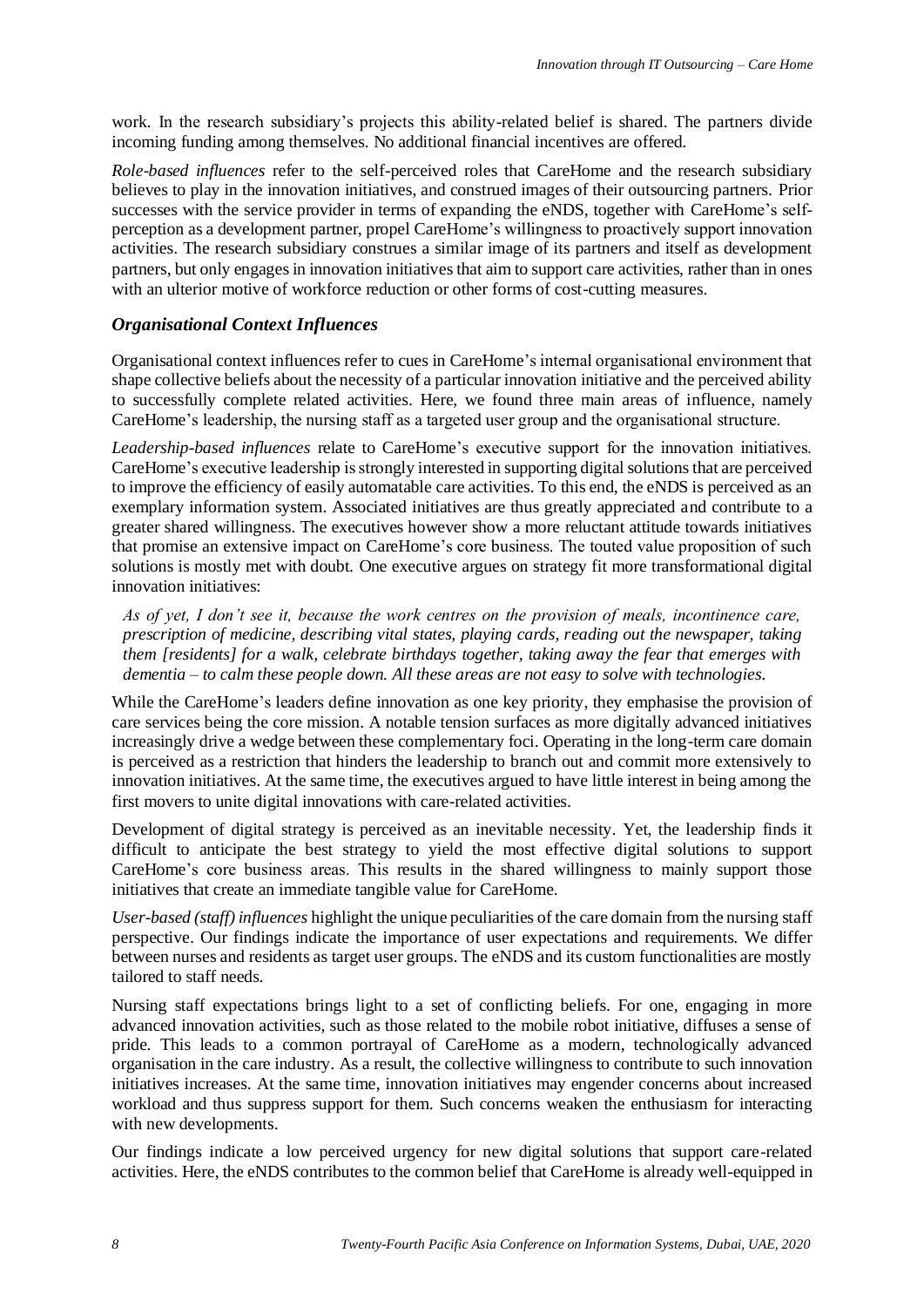terms of digital technologies. The perceived ability of the nursing staff to properly use new functionalities acts as a notable constraining influence. As of yet, the care concept and the digital realm are viewed as two separate worlds that are difficult to unite in daily nursing activities.

*Organisational structure-based influences* highlight financial constraints that CareHome faces as a publicly funded organisation and the research subsidiary due to its formally separate budget. Regarding the former, the leadership has allocated some funds of the annual budget for expenditures related to new digital solutions. However, there is a certain risk-averseness due to public interest, backed by taxpayer money. The research subsidiary has an independent budget which means that public funds that flow into CareHome are not shared with the subsidiary. The research subsidiary cannot fully fund its innovation initiatives on its own. This requires the research subsidiary to apply for funding at external institutions to ensure the remuneration of corporate partners. This restricts its ability to engage in the development of innovation not funded externally, even if it would be beneficial for CareHome.

#### *Market Context Influences*

We further identified market influences in CareHome context that shape the collective willingness and perceived ability to complete the observed innovation through outsourcing initiatives. These include user-based (residents), partner-based, and domain-based influences.

*Resident-based influences* feature a similar pattern to staff-based influences. One example is resident expectations related to the VR initiative. Here, one user has been said to argue that she is not interested in virtually visiting places she has been to in her past, because she wants to keep her memories of these places the way she has experienced them. As for the residents' requirements profile, health-related aspects, such as cognitive and physical impairments, need to be considered, but also little overall interest in digital advancements for the care domain and low familiarity with IT. The research subsidiary's initiatives tend to be strongly influenced by these features, to ensure an intuitive and safe user experience of the developed solution. In the VR initiative for instance, only static rather than motion pictures could be displayed to avoid dizziness among the users.

*Partner-based influences* play an important role in the innovation initiatives, since neither CareHome, nor the research subsidiary, have extensive IT capabilities. They therefore fully rely on IT capabilities of their outsourcing partners to develop innovation. We find that the way CareHome interprets partners' willingness and ability has a significant influence on their shared willingness and ability, and thus organisational readiness.

In terms of perceived partner willingness, the partner's strategic intent is an influence that can take many forms. In the eNDS engagement, the provider's strategic intent is believed to be geared towards organic growth through a fruitful IT outsourcing engagement with CareHome. This is viewed in a positive light, because CareHome can benefit from an increasingly sophisticated eNDS. Helping its provider to consolidate its market position by helping develop and use new solutions is perceived to be mutually beneficial, and contributes to a greater willingness on both sides. The strategic intents of the research subsidiary's corporate partners seem to only play a secondary role, as long as their initiativespecific intents are in harmony for the duration of the project.

The partner's perceived adequacy of IT capabilities, their familiarity with the care domain and prior experience with innovation through outsourcing are identified as influential partner abilities. While CareHome has experience to evaluate eNDS provider's abilities, the research subsidiary assesses its partner's abilities mainly by relying on public information. In all of the observed initiatives, the corporate partners are collectively portrayed as very competent in the IT domain they are active in, but are believed to understand the specificities of the care domain only to a limited extent, with the exception of the eNDS service provider. As for prior experience, a partner with a proven track record of successful initiatives, and familiarity with associated operative and administrative tasks, heightens a shared sense of confidence in the ability to successfully develop a desired innovation.

*Domain-based influences* centre on pressures from the healthcare industry. They relate to competitive pressures and the perceived future industry outlook. CareHome is perceived to be a leading organisation with regard to digital, care-related solutions. A different picture is conjured up when looking beyond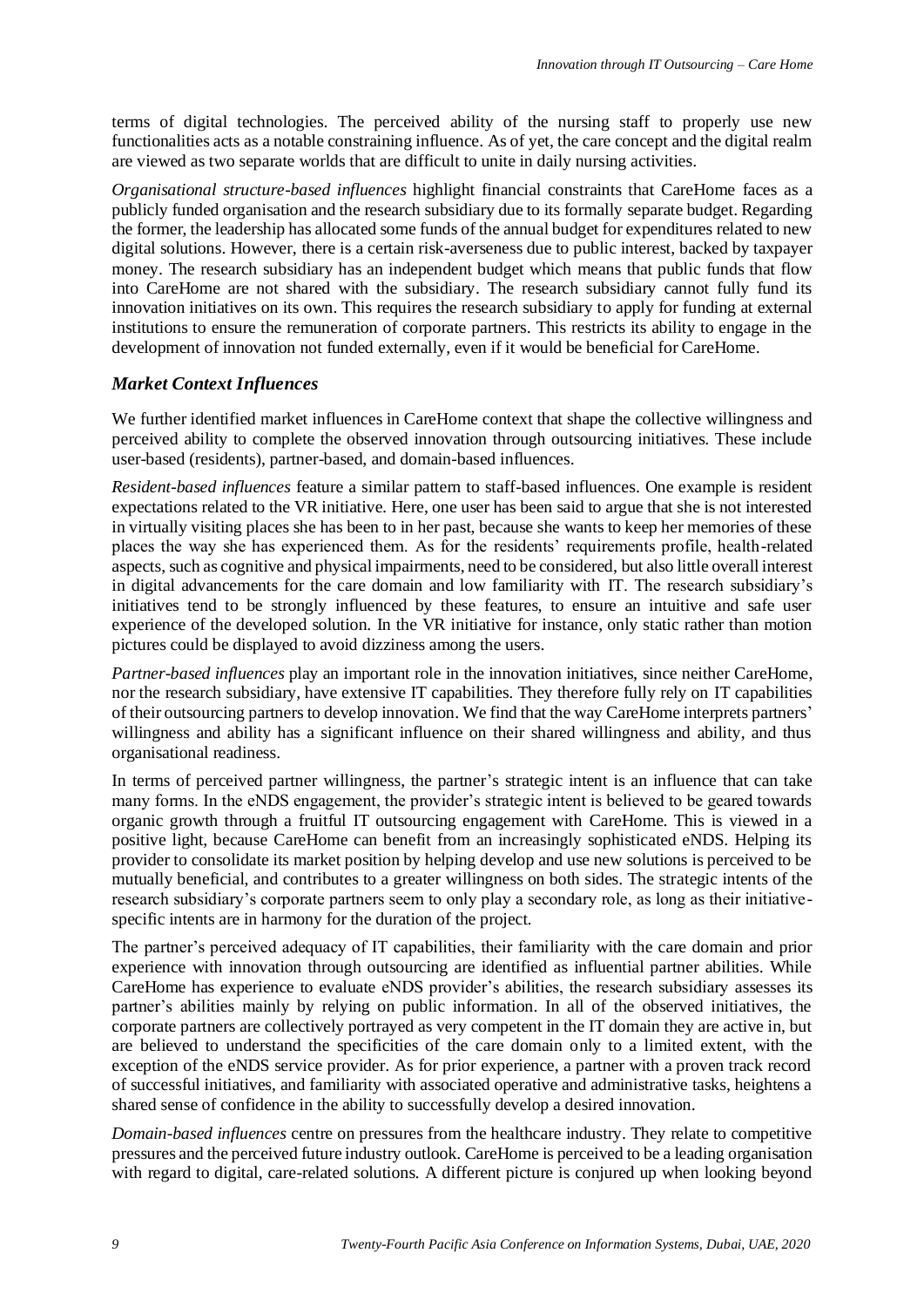the care domain borders. Here, several larger healthcare organisations are thought to be far more ahead with the development of health-related innovations. This is widely understood as an opportunity for the transfer of adaptable solutions. In addition, and linking to the future industry outlook, the application of digital technologies from other domains is believed to be potentially advantageous to CareHome.

#### *Corrupting influences on the state of organisational readiness*

A retrospective view on the four innovation initiatives helped to identify unforeseeable influences that only emerged after the initiatives commenced. They are found to corrupt the initial degree of readiness by reducing the willingness of CareHome's organisational members to support an innovation initiative, or by engendering negative beliefs about their ability to successfully complete it. The majority of corrupting influences are found in the smart compass initiative, which involved several unexpected complications. We identified contractual freedom, strategic intent shifts and a misconstrued user requirement profile as corrupting influences.

In the immediate project environment, we discovered a notable corrupting influence stemming from the loosely specified, incomplete outsourcing contract of the smart compass initiative. Herein, the contract gave the project-leading university and research subsidiary a false sense of security. The two IT service providers who were brought on board turned out to be in a competitive relationship. As one project manager recalled:

*There were different members which effectively did the same work and were almost in competition with each other. You have to imagine going to different supermarkets like Penny and Hofer [rivalling supermarket chains in Austria] which offer the same things, have similar concepts. And then asking Penny to do something to which Penny responds: 'I can, but Hofer must not learn about what I'm doing.' This was roughly the situation which made it difficult.*

This deterred either service provider from prioritising the initiative, due to the belief that the other would benefit from one's efforts. The service providers carried out their allocated duties to fulfil minimum requirements, but their developments did not match with the predefined scope. In response to the initiative leader's laissez faire leadership by an overreliance on loose contractual specifications, concerns emerged at the research subsidiary, which however found itself to be a powerless bystander. Ultimately, the contract served as a reference point for the innovation initiative, but did not fully protect the research subsidiary from the service providers' undutiful behaviour.

Another identified corrupting influence involves unexpected changes in the outsourcing partner's strategic intent. In the smart compass initiative, the widely perceived shift from initial willingness to reluctance by the service providers to fully engage in innovation activities led to their hesitancy to share relevant digital technologies. This constituted a major setback to the development of smart compass prototypes. It was perceived to be a particular nuisance, given the belief that one of the service providers already had a relevant technology at its disposal. The perceived ability to realise the full potential of this initiative was thereby weakened. As one project manager noted:

*We had a meeting where it was said: 'okay, we need a configuration for the GPS-detection or guide.' And one of these technological organisations said: 'yes, we already have this in use for five years.' We could never apply this technology which they had at their disposal for five years, it was never passed on to us.* 

Lastly, the smart compass initiative allows the identification of a misconstrued user requirement profile as a corrupting influence that led to shared discouragement, as well as damaged perceptions related to the collective ability to fulfil user needs. It was found that the application scenario is flawed. People suffering from dementia are unlikely to use a device they are not familiar with when lost. As a result, it was early acknowledged that the developed innovation would not adequately serve its intended purposes. Given the already granted subsidies from external funding organisations, the initiative was nonetheless completed. As a project manager argued:

*It is so unrealistic, that someone who already suffers from such confusion and who is not used to this, who has not taken his smartphone or whatever device with him when leaving [his home] over the last 20 years, to bring this along with him, let alone use it in a panic situation.*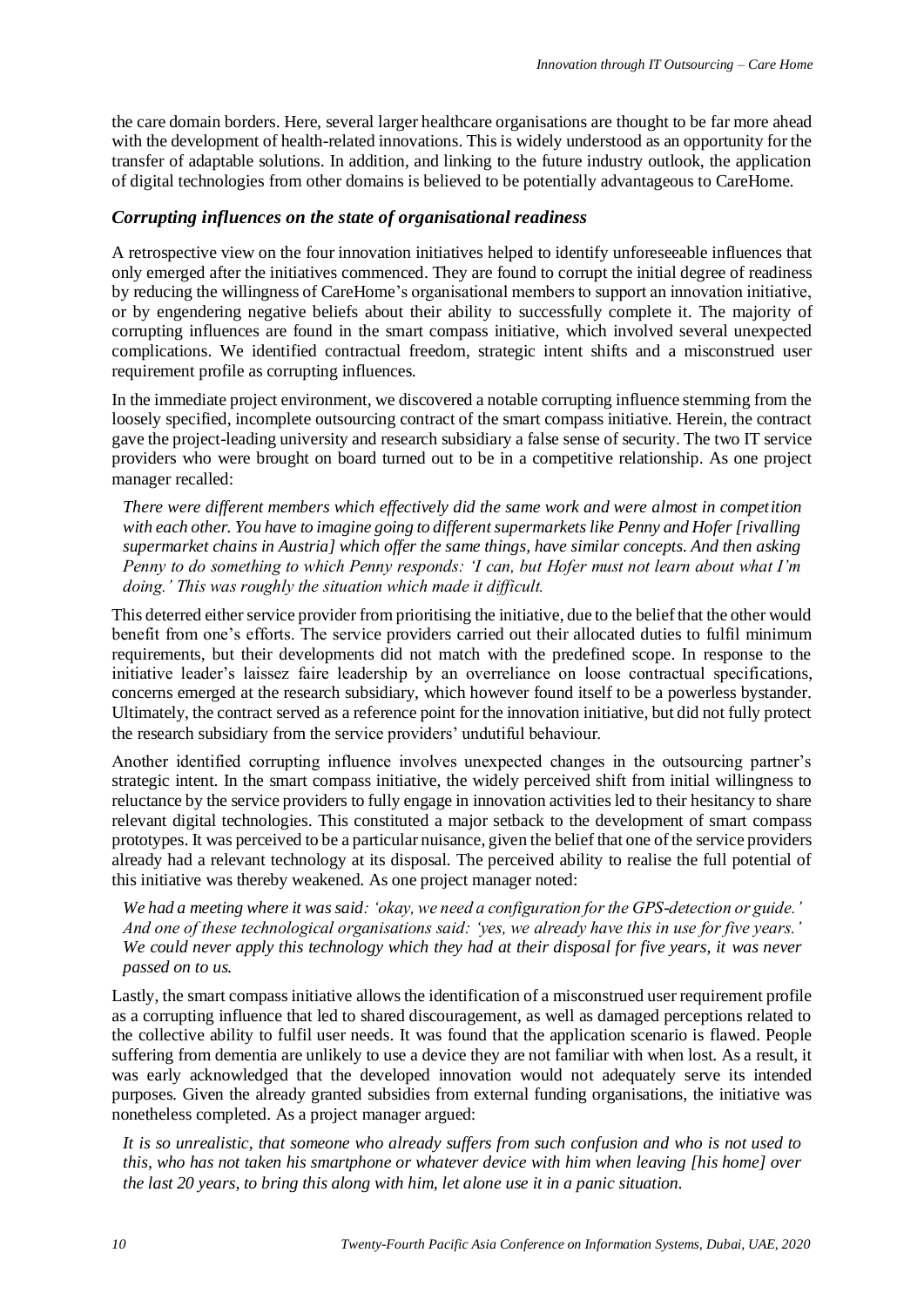## *Corrective influences on the state of organisational readiness*

Our observations also point to corrective influences that are intended to raise and sustain organisational readiness for innovation through outsourcing initiatives. They include proactive interventions at the project-level that act as a precaution against potential corrupting influences, and reactive adjustments, likewise at the project-level, which neutralise negative consequences resulting from occurred corrupting influences. Uncovered corrective influences include relational interventions, staff-focused interventions, objective readjustment, leadership reorientation and partner restructuring.

Concerning relational interventions, to safeguard initiatives from creative inputs that digress too far off course, the research subsidiary would stress its proximity to the resident user group at the outset of the initiatives. Thereby, its service providers are supposed to be made aware of the research subsidiary's ability to realistically assess the true utility of the proposed ideas. Its deep expertise in the care domain would be highlighted in an unequivocal manner. In practice, it allows the research subsidiary to effectively step on the brake once innovation activities would reach technological depths that diverge too far from originally pursued purposes. As one research subsidiary manager mentioned:

*We always insist on being the actual intersection [with the residents], when someone comes to us with a project proposal or idea. […] Since we can accurately see how patients are doing [with the prototypes], it may be perhaps the case that we often are the ones who step on the brake, so to speak, with what would be possible, what would be feasible."*

User-focused interventions describe precautionary measures that are intended to regulate collective perceptions of user expectations and to thereby ensure and preserve a high degree of shared willingness. The issue at hand is the dispersion of unrealistic expectations and negative impressions associated with an innovation initiative. A widely shared belief is that such impressions can gain momentum very quickly and, if unfulfilled, lead to organisation-wide disappointment. To this end, user-focused interventions aim to raise awareness in a controlled internal environment by designing initiatives as pilot projects, rather than by informing the entire organisation about its launch at once. As one project manager noted:

*We should be careful that the excitement must not hit the ceiling, but to rather keep it low. […] One should not inform the entire organisation about this, but rather launch the initiative as a pilot project. I find that to be good. And I continuously experience this, and this is tried and tested. Naturally one can say that one would like to know everything as an employee. However this can cause a lot of upsets. So it can go both ways, really high expectations, but also great disappointment.*

Objective readjustment refers to reactive adjustments that occurred in the smart compass initiative in response to the misconstrued user requirement profile. A range of concepts were developed and targeted throughout the initiative to prevent the development of an unsuitable navigation device. For example, the idea of geofencing a predetermined area based on the location that was planned to be visited by the user. This however would easily trigger a chain of false alarms when the user would take a detour.

The research subsidiary found itself powerless to enforce additional reactive adjustments it perceived to be appropriate for neutralising the other two corrupted influences that affected the smart compass initiative, due to its project role as evaluator. To suppress the negative consequences arising from the incomplete contract, it perceived a more top-down style of governance to be suitable. The project leader, however, did not act in such a manner. As for the rivalry among the service providers, a different composition of partner organisations was believed to be a reasonable alternative to mitigate the conflict potential. This was similarly not followed up on by the project leader.

## **Discussion**

Change readiness theory posits that an organisation is more likely to successfully complete an innovation initiative if its organisational members, as a collective, are willing and able, and thus ready, to execute the related courses of action (Holt and Vardaman 2013; Weiner 2009). Our study suggests that the innovation potential of an outsourcing engagement can be realised to a greater extent when organisational readiness for the corresponding innovation initiative is high. The empirical examination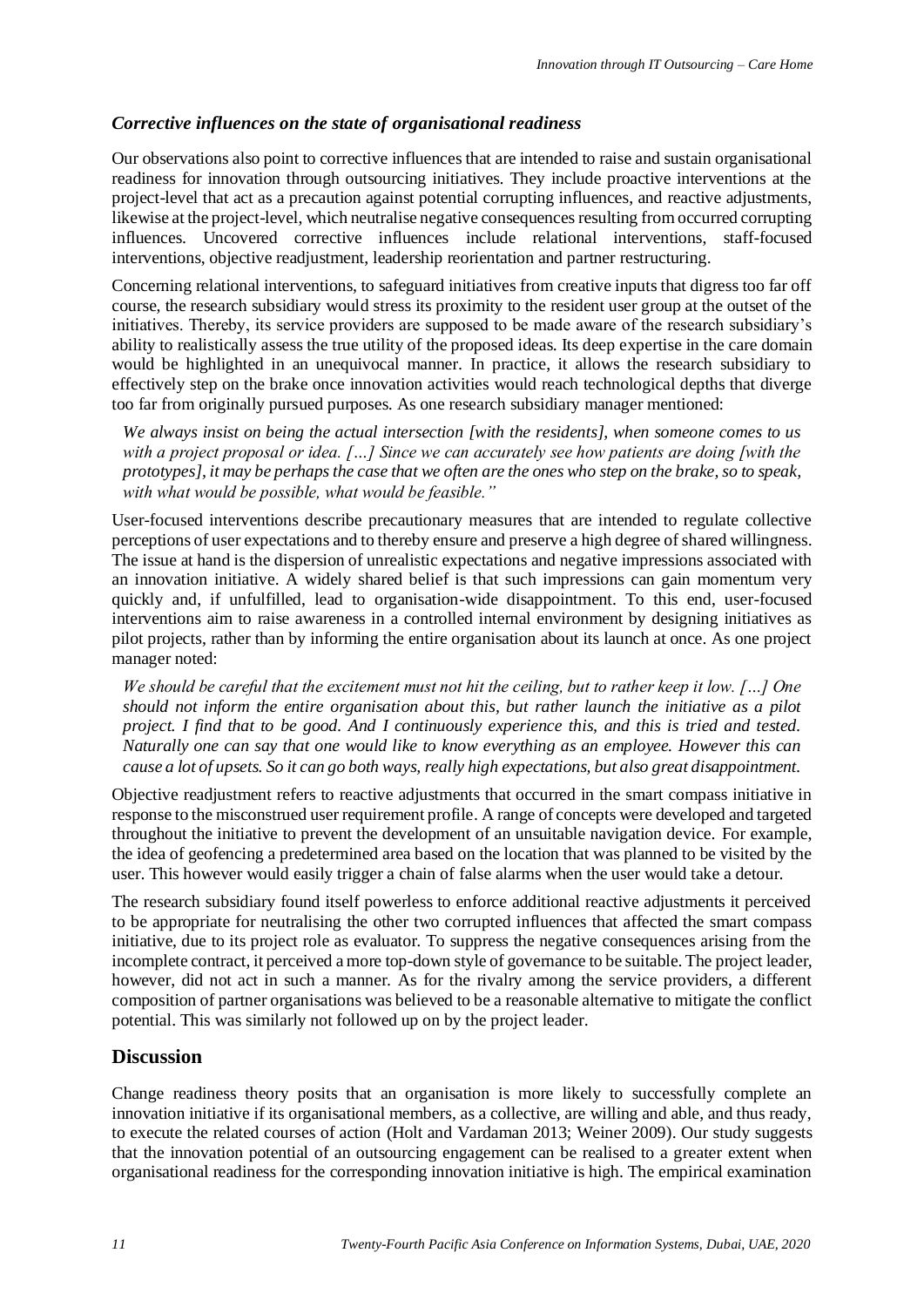of four innovation through IT outsourcing initiatives from the perspective of a care home led us to discover a variety of influences on the perceived collective willingness and ability to engage in related innovation activities. The influences are found to spring from the outsourcing project context, the internal organisational context, and the market context. Organising an outsourcing engagement for innovation requires considering all influences individually, since each influence may vary in conduciveness to realising an initiative's innovation potential, and in the aggregate.

We identify the presence of a series of states of organisational readiness for the observed innovation through outsourcing initiatives (visualised in Figure 1). We distinguish between initial, corrupted and corrected states of readiness. The initial state of readiness refers to the shared willingness and perceived ability to engage in related innovation activities at the outset of the respective initiative. The corrupted state of readiness relates to unforeseen incidents that occur with the commencement of innovation activities. They tend to negatively influence the initial state. The corrected state of readiness includes initiative-specific interventions and adjustments that play a preventive or alleviating role for mitigating corrupting influences. They are intended to help reach and sustain a sufficiently high degree of organisational readiness that is needed to complete an innovation through outsourcing initiative.



**Figure 1. Organisational readiness for innovation through IS outsourcing initiatives**

Our key theoretical contributions are twofold. Firstly, with regards to prior innovation through IS sourcing research, we contribute to the growing body of literature by providing deep insights into a seemingly understudied domain, namely that of long-term care. We show how readiness is established by revealing a rich variety of influences located within and outside the boundaries of an IT outsourcing engagement. In line with organisational readiness theory (Weiner 2009), the properties of each contextual influence, and thus their receptivity, are found to strongly vary depending on the specific content of an innovation initiative. This accentuates the salience of researching the innovation content and its context at a similar level of granularity, rather than neglecting one in favour of a deeper examination of another. Secondly, we show how already established readiness can increase or decrease ex post. Here, we identified influences only emerging with the commencement of innovation activities that may jeopardise (corrupting influences) or improve and stabilise (correcting influences) the initial state of organisational readiness. These influences indicate the precariousness of readiness states and the necessity to sustain high degrees of willingness and perceived ability throughout an innovation through IT outsourcing initiative.

Our study is subject to limitations. The content-specific insights our case study provides may only be reflected to a minor extent in other long-term care and healthcare organisations, and even less in organisations that similarly pursue innovations through IT outsourcing but operate in unrelated industries. A promising research avenue can be identified in this respect. An investigation of client firms in other domains could complement our identified set of influences, especially corruptive and correcting influences, or even shed light on new influences that did not emerge in our empirical setting.

# **Acknowledgements**

The authors gratefully acknowledge the financial support of the Association for Computing Machinery special interest group on management information systems (ACM SIGMIS).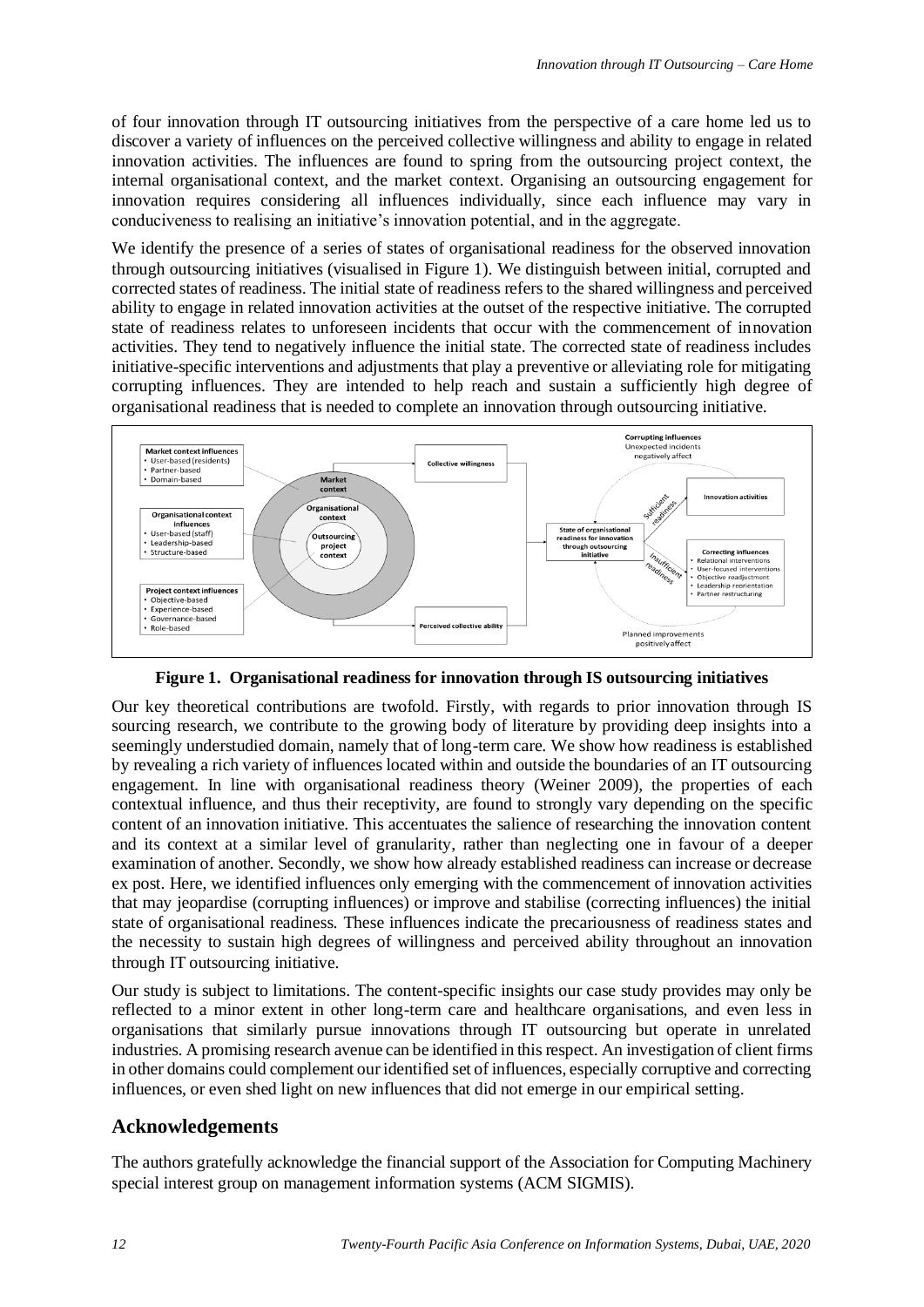#### **References**

- Armenakis, A. A., Bernerth, J. B., Pitts, J. P., and Walker, H. J. 2007. "Organizational Change Recipients' Beliefs Scale: Development of an Assessment Instrument," *Journal of Applied Behavioral Science* (43:4), pp. 481–505.
- Aubert, B. A., Kishore, R., and Iriyama, A. 2015. "Exploring and Managing the 'Innovation through Outsourcing' Paradox," *Journal of Strategic Information Systems* (24:4), pp. 255–269.
- Gambal, M., and Asatiani, A. 2019. "Innovation Through IT and Business Process Outsourcing Literature Review," in *10th Scandinavian Conference on Information Systems*, Nokia, Finland, pp. 1–17.
- Gioia, D. A., Corley, K. G., and Hamilton, A. L. 2013. "Seeking Qualitative Rigor in Inductive Research: Notes on the Gioia Methodology," *Organizational Research Methods* (16:1), pp. 15– 31.
- Goo, J., Kishore, R., Rao, H. R., and Nam, K. 2009. "The Role of Service Level Agreements in Relational Management of Information Technology Outsourcing: An Empirical Study," *MIS Quarterly* (33:1), pp. 119–145.
- Gozman, D., and Willcocks, L. 2019. "The Emerging Cloud Dilemma: Balancing Innovation with Cross-Border Privacy and Outsourcing Regulations," *Journal of Business Research* (97:June 2017), pp. 235–256.
- Hoecht, A., and Trott, P. 2006. "Innovation Risks of Strategic Outsourcing," *Technovation* (26:5–6), pp. 672–681.
- Holt, D. T., Armenakis, A. A., Harris, S. G., and Feild, H. S. 2007. "Toward a Comprehensive Definition of Readiness for Change: A Review of Research and Instrumentation," in *Research in Organizational Change and Development* (Vol. 16), W. Pasmore and R. Woodman (eds.), Bingley: Emerald Group Publishing Limited, pp. 289–336.
- Holt, D. T., and Vardaman, J. M. 2013. "Toward a Comprehensive Understanding of Readiness for Change: The Case for an Expanded Conceptualization," *Journal of Change Management* (13:1), pp. 9–18.
- Holweg, M., and Pil, F. K. 2012. "Outsourcing Complex Business Processes: Lessons from an Enterprise Partnership," *California Management Review* (54:3), pp. 98–115.
- Johnston, D. S. 2017. "Digital Maturity: Are We Ready to Use Technology in the NHS?," *Future Hospital Journal* (4:3), pp. 189–192.
- Kedia, B. L., and Lahiri, S. 2007. "International Outsourcing of Services: A Partnership Model," *Journal of International Management* (13:1), pp. 22–37.
- Klus, M. F., Lohwasser, T. S., Holotiuk, F., and Moormann, J. 2019. "Strategic Alliances between Banks and Fintechs for Digital Innovation: Motives to Collaborate and Types of Interaction," *The Journal of Entrepreneurial Finance* (21:1), pp. 1–23.
- Kotlarsky, J., Rivard, S., and Oshri, I. 2016. "On a Supplier's Paradoxical Practices: The Case of Technological Innovations in Outsourcing Engagements," in *37th International Conference on Information Systems*, Dublin, pp. 1–19.
- Lacity, M. C., Khan, S. A., and Yan, A. 2016. "Review of the Empirical Business Services Sourcing Literature: An Update and Future Directions," *Journal of Information Technology* (31:3), pp. 269– 328.
- Lacity, M. C., and Willcocks, L. P. 2013. "Outsourcing Business Processes for Innovation," *MIT Sloan Management Review* (53:3), pp. 63–69.
- Levina, N., and Ross, J. W. 2003. "From the Vendor's Perspective: Exploring the Value Proposition in Information Technology Outsourcing," *MIS Quarterly* (27:3), pp. 331–364.
- Linder, J. C., Jarvenpaa, S., and Davenport, T. H. 2003. "Toward an Innovation Sourcing Strategy," *MIT Sloan Management Review* (4), pp. 43–49.
- Lokuge, S., Sedera, D., Grover, V., and Dongming, X. 2019. "Organizational Readiness for Digital Innovation: Development and Empirical Calibration of a Construct," *Information and Management* (56:3), pp. 445–461.
- Mani, D., Barua, A., and Whinston, A. 2010. "An Empirical Analysis Of The Impact Of Information Capabilities Design On Business Process Outsourcing Performance," *MIS Quarterly* (34:1), pp. 39–62.